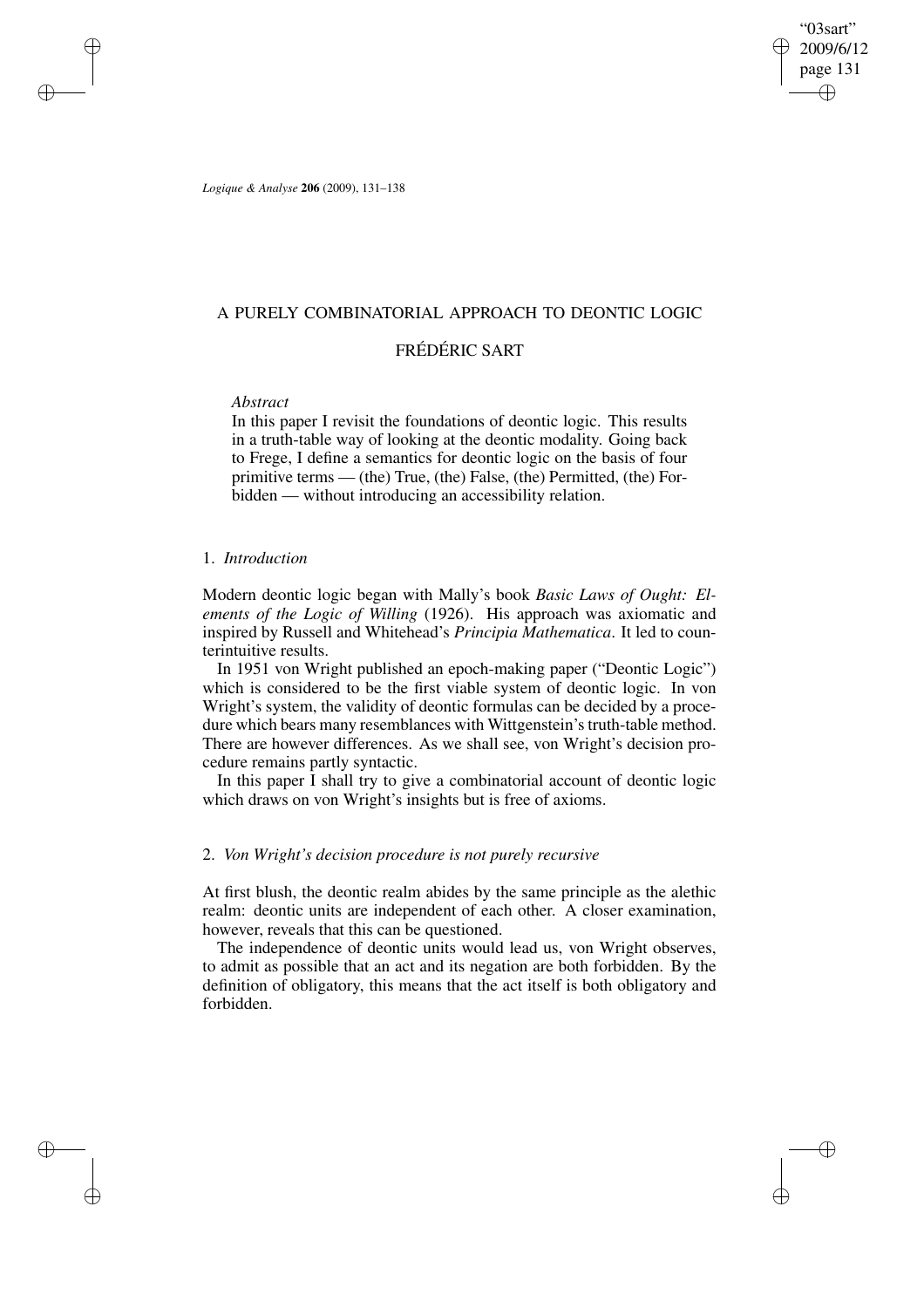"03sart" 2009/6/12 page 132 ✐ ✐

✐

✐

### 132 FRÉDÉRIC SART

But von Wright is reluctant to accept this consequence and settles the issue by an appeal to ordinary language: "At this point an appeal to ordinary language will, I think, be decisive. We seem prepared to reject a use of the words, according to which one and the same act could be truly called both obligatory and forbidden". However, if we reject this use, we must restrict the independence of deontic units and we are forced to accept a principle which can be laid down as a principle of permission (any act is itself permitted or its negation is permitted). This principle can also be phrased as: if an act is obligatory, then it is permitted (known as the axiom  $D$  of deontic logic).

This is unduly restrictive. There are, after all, situations in which the same act is both obligatory and forbidden. A striking example is provided by Raymond of Peñafort. The casuist imagines a householder who is asked by people bent on taking the life of someone hiding in the house whether he or she is in. Replying "Yes" is obligatory by virtue of the duty to tell the truth, but at the same time it is forbidden by virtue of the duty to save a life.

More fundamentally, von Wright designed a hybrid procedure for validity. A preliminary syntactic step takes place before the analysis itself. It consists in gradually transforming the given deontic formula into an equivalent formula, which is an alethic compound of deontic constituents. The validity of the latter is then recursively decided.

# 3. *A purely recursive procedure for validity*

In the *Tractatus Logico-Philosophicus* (1922), Wittgenstein succeeded in formulating a non-axiomatic logic in which tautologies and contradictions are defined as truth-functions of a certain kind. A *tautology* (resp. a *contradiction*) is defined by Wittgenstein as a proposition which is true (resp. false) for all the truth-possibilities of the elementary propositions it involves (TLP 4.46). Next Wittgenstein calls *truth-grounds* of a proposition those truthpossibilities of its arguments which make it true and states that the truth of a proposition p *follows from* that of a proposition q if all the truth-grounds of the latter are truth-grounds of the former (TLP 5.101 and 5.12). A major advantage of such an approach lies in the fact that tautological formulas can be identified by means of a truth-table.

One may surmise that von Wright wanted to extend Wittgenstein's analysis to deontic propositions, but he did not succeed in providing a purely recursive procedure for validity.

The first goal of this paper is to take a fresh start and to try to solve the problem without introducing extraneous elements of any kind.

As a second goal I try to accompany the solution I propose with a completeness result.

✐

✐

✐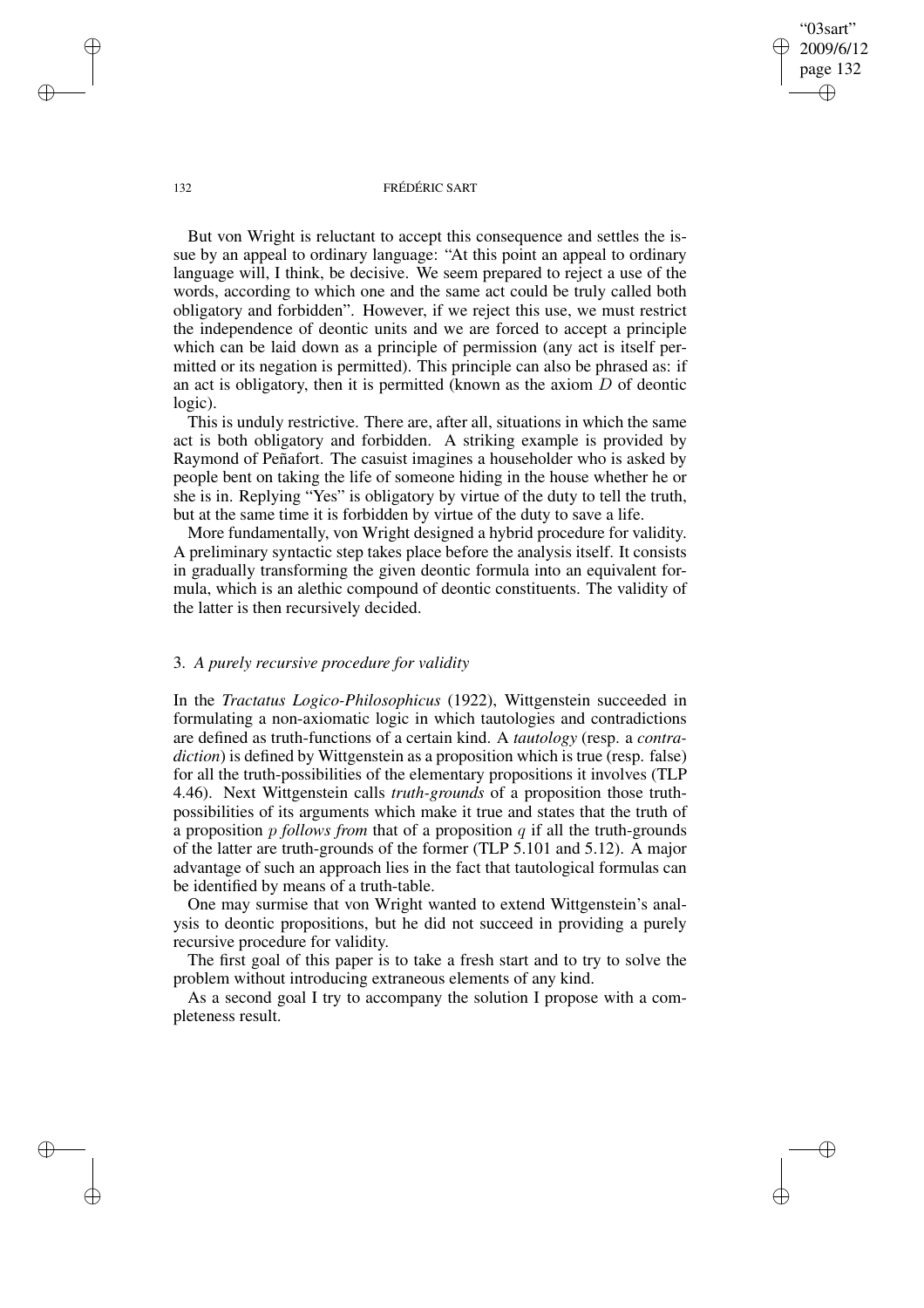# 4. *The key concept of alethico-deontic configuration*

✐

✐

✐

✐

Sticking to the conception of logic upheld by Frege in "[Notes for Ludwig Darmstaedter]" (1919), I develop it in the following way.

I start with two primitive terms: the *alethic values*, (*the*) *True* and (*the*) *False*. These primitives serve to define the notion of proposition. A *proposition* is what is either true or false.

*Definition* 1. An *alethic configuration* of the set N (a finite set of propositions) is any function which maps each element of the set  $N$  to an alethic value.

Given a set N whose cardinality is  $n$ , we can form as many alethic configurations as there are subsets of the set N, namely  $2^n$ .

*Definition* 2. The *alethic space*  $E_0(N)$  is the totality of alethic configurations of the set N.

*Definition* 3. A *truth-function on the alethic space*  $E_0(N)$  is any function which maps each element of the alethic space  $E_0(N)$  to an alethic value.

Next I introduce two more primitive terms: the *deontic values*, (*the*) *Permitted* and (*the*) *Forbidden*, on a par with (the) True and (the) False. These primitives serve to define the notion of action. An *action* is what is either permitted or forbidden.

Then I go on to postulate that any action is an alethic configuration of a finite set of propositions. This postulate is of crucial importance. It makes it possible to give a purely combinatorial account of deontic logic.

*Definition* 4. A *deontic configuration* of the set N (a finite set of propositions) is any function which maps each element of the alethic space  $E_0(N)$ to a deontic value.

Given a set N whose cardinality is n, we can form  $2^{(2^n)}$  deontic configurations.

*Definition* 5. An *alethico-deontic configuration* of the set N (a finite set of propositions) is an ordered pair whose first component is an alethic configuration and whose second component is a deontic configuration.

Given a set N whose cardinality is n, the number of alethico-deontic configurations is thus equal to the number of alethic configurations times the

*"03sart" 2009/6/12 page 133*

✐

✐

✐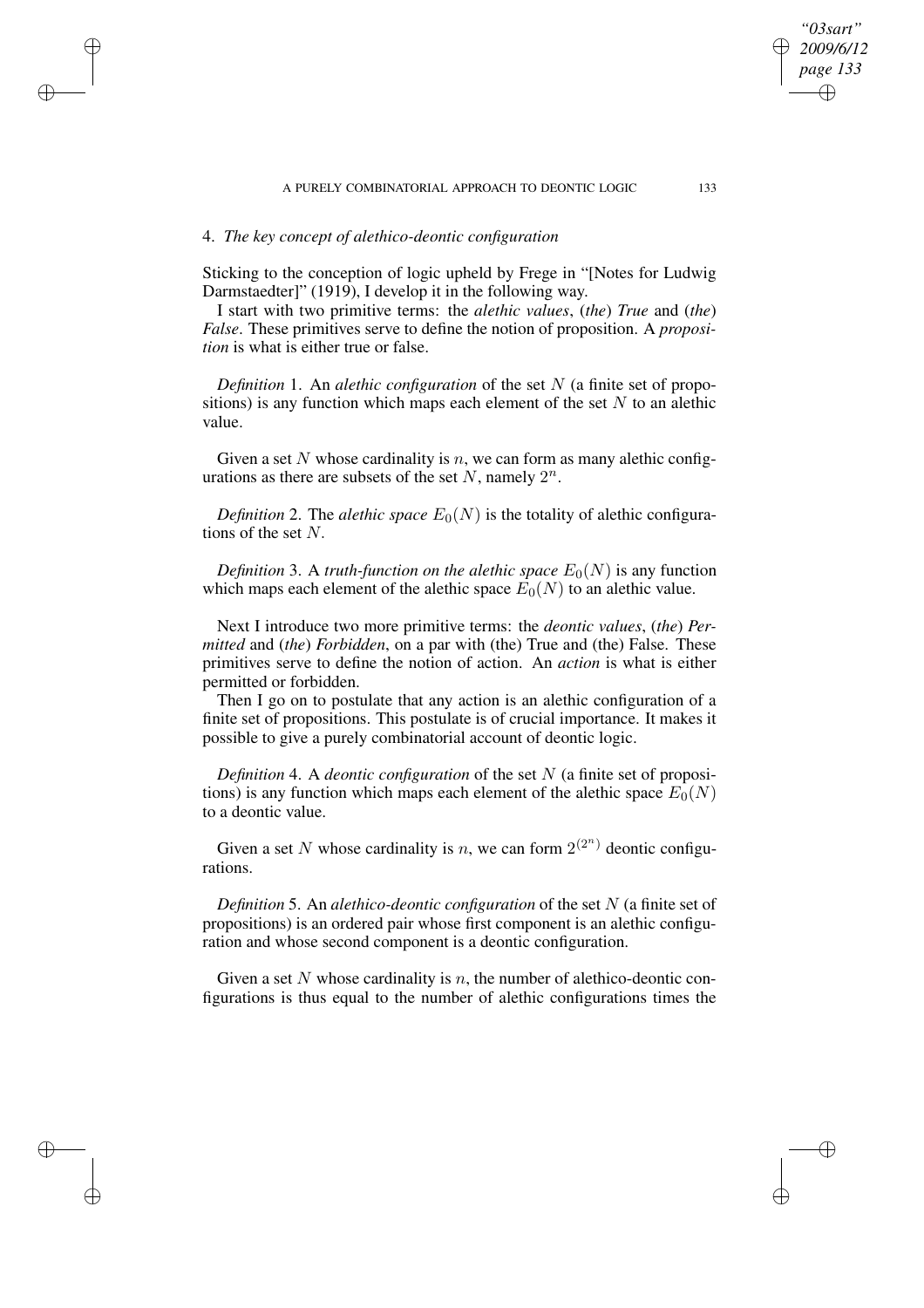"03sart" 2009/6/12 page 134 ✐ ✐

✐

✐

### 134 FRÉDÉRIC SART

number of deontic configurations, namely  $2^n \times 2^{(2^n)}$ .

✐

✐

✐

✐

*Definition* 6. The *alethico-deontic space*  $E_1(N)$  is the totality of alethicodeontic configurations of the set  $N$ , that is the Cartesian product of the set of alethic configurations with the set of deontic configurations.

*Definition* 7. A *truth-function on the alethico-deontic space*  $E_1(N)$  is any function which maps each element of the alethico-deontic space  $E_1(N)$  to an alethic value.

Before showing that the purely combinatorial approach outlined here makes it possible to decide by means of a truth-table whether or not a formula is tautological, let me give a concrete illustration of the concepts of alethic, deontic and alethico-deontic configurations applied to the simplest case, i.e. to the case where  $n = 1$ .

5. *An example of alethic, deontic and alethico-deontic configurations*

Let us take as our working example the single proposition  $p$ :

*The householder replies* "*Yes*".

Two alethic configurations can be constructed with "True" and "False" applied to the above proposition.

- (1) *It is the case that the householder replies "Yes"*.
- (2) *It is not the case that the householder replies "Yes"*.

Four deontic configurations can be constructed with "Permitted" (Per) and "Forbidden" (For) applied to the two alethic configurations.

- (1) *None of the two alethic configurations are forbidden*.
- (2) *The second of the two alethic configurations is forbidden*.
- (3) *The first of the two alethic configurations is forbidden*.
- (4) *Both alethic configurations are forbidden*.

Eight alethico-deontic configurations — exclusive and exhaustive emerge.

The first one is: (1) *None of the two alethic configurations are forbidden and the householder chooses the first.*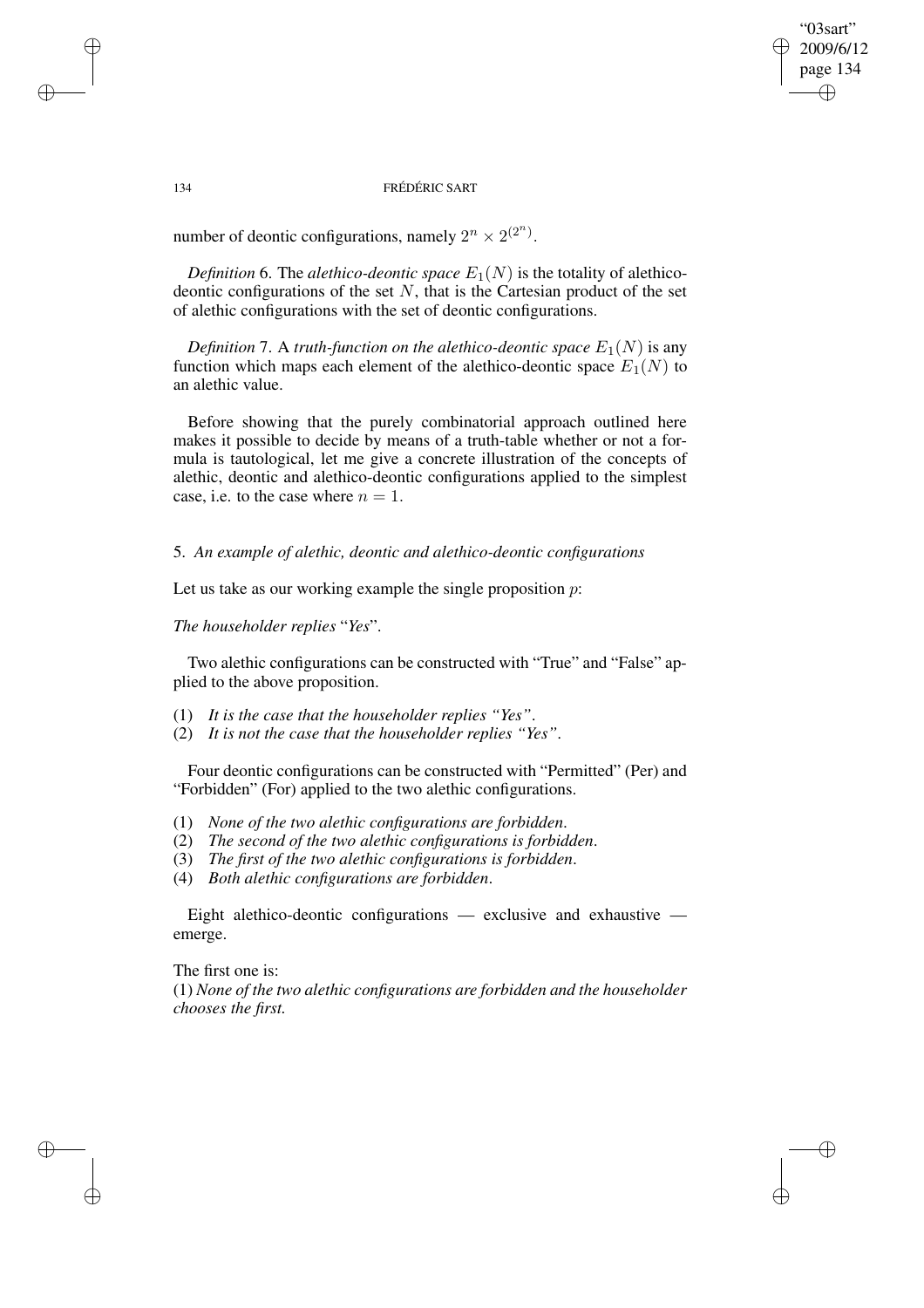The last two ones are:

✐

✐

✐

✐

(7) *Both alethic configurations are forbidden and the householder chooses the first*.

(8) *Both alethic configurations are forbidden and the householder chooses the second*.

Notice that the last two illustrate the dilemma of the agent in Raymond of Peñafort's example who has to choose between two evils: sending someone to death or telling a lie, a case which is by no means ethically impossible — Hartmann (1926) takes it to be a case of unavoidable culpability —, but which is entirely left out of the picture if we adopt von Wright's approach. Both (7) and (8) can be used as counterexamples to the controversial axiom D of deontic logic. I shall use a truth-table to prove that obligation does not entail permission in the deontic logic presented here (see Section 7 below).

# 6. *An alternative to Kripke semantics*

The first goal of the paper is achieved by spelling out a truth-table semantics for deontic logic. By this I mean a semantics which recursively assigns to each formula a truth-function. The language I use is made up out of  $n$  propositional letters  $p_1, ..., p_n$  denoting respectively the n propositions of the set N. It is standard in that it allows nesting of modalities.

*Definition* 8. Let  $(\alpha, \Delta)$  be an alethico-deontic configuration of the set N. The *semantics*  $S_1(N)$  has the following truth-conditions:

- (1)  $(\alpha, \Delta)$  satisfies  $p_i$  iff  $\alpha$  maps the proposition denoted by  $p_i$  to True.
- (2)  $(\alpha, \Delta)$  satisfies  $\top$ .
- (3)  $(\alpha, \Delta)$  does not satisfy  $\perp$ .
- (4)  $(\alpha, \Delta)$  satisfies  $\neg \varphi$  iff  $(\alpha, \Delta)$  does not satisfy  $\varphi$ .
- (5)  $(\alpha, \Delta)$  satisfies  $\varphi \wedge \psi$  iff  $(\alpha, \Delta)$  satisfies both  $\varphi$  and  $\psi$ .
- (6)  $(\alpha, \Delta)$  satisfies  $\varphi \vee \psi$  iff  $(\alpha, \Delta)$  satisfies either  $\varphi$  or  $\psi$ , or both.
- (7)  $(\alpha, \Delta)$  satisfies  $\varphi \to \psi$  iff if  $(\alpha, \Delta)$  satisfies  $\varphi$  then  $(\alpha, \Delta)$  satisfies  $\psi$ .
- (8)  $(\alpha, \Delta)$  satisfies  $\varphi \leftrightarrow \psi$  iff  $(\alpha, \Delta)$  satisfies  $\varphi$  if and only if  $(\alpha, \Delta)$ satisfies  $\psi$ .

"03sart" 2009/6/12 page 135

✐

✐

✐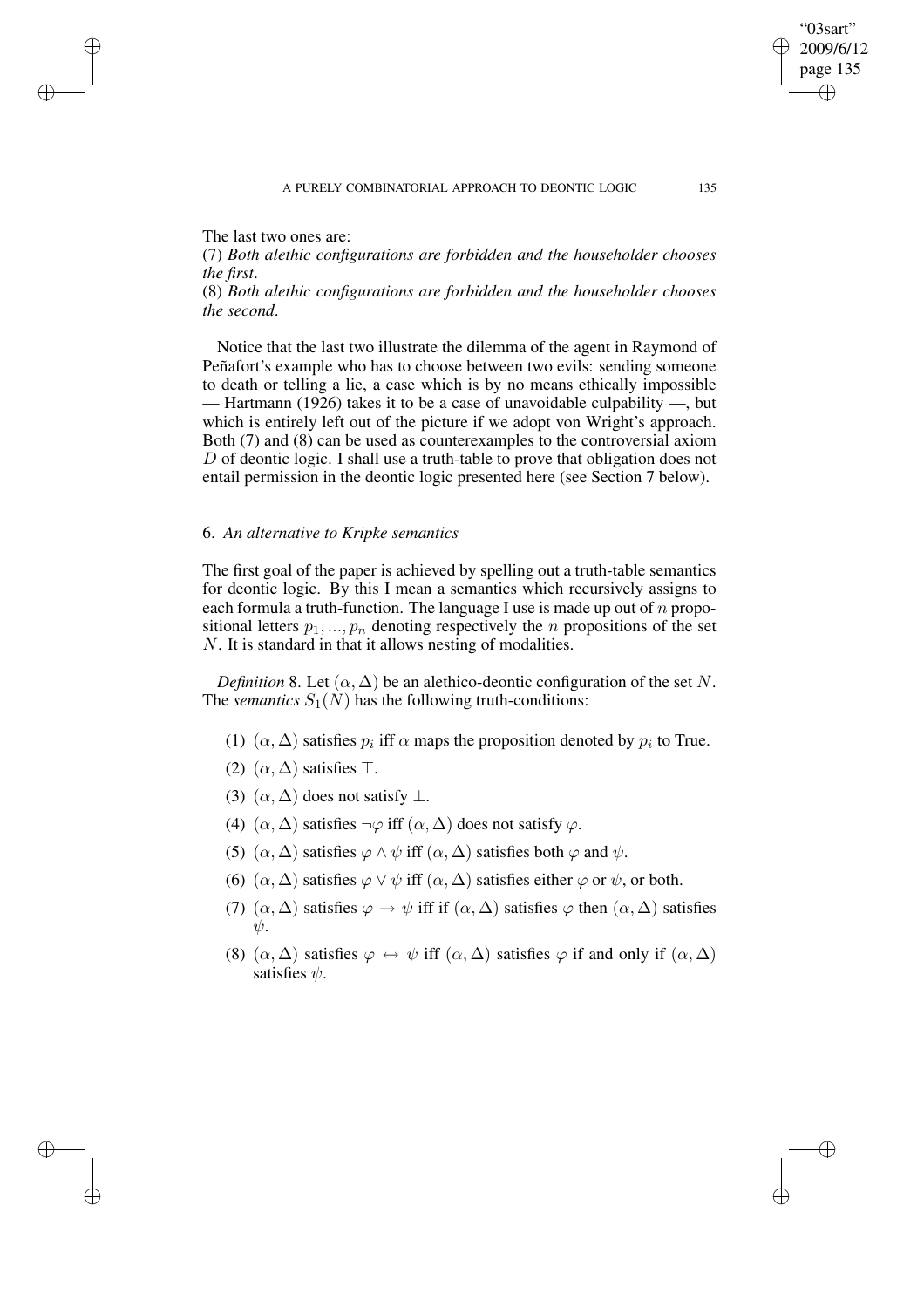# 2009/6/12 page 136 ✐

 $\oplus$ 

✐

"03sart"

✐

### 136 FRÉDÉRIC SART

- (9)  $(\alpha, \Delta)$  satisfies  $O\varphi$  iff for all  $\beta$  that  $\Delta$  maps to Per,  $(\beta, \Delta)$  satisfies  $\varphi$ .
- (10)  $(\alpha, \Delta)$  satisfies  $P\varphi$  iff for some  $\beta$  that  $\Delta$  maps to Per,  $(\beta, \Delta)$  satisfies  $\varphi$ .

If I succeed in showing that the tautological formulas are exactly those derivable from the axioms of the modal system K45, I shall have, by the same token, provided an alternative to Kripke semantics which is commonly used in interpreting these systems. This completeness result, the second goal of the paper, can be achieved by extending Kalma´r's method to K45. Essentially it is to prove the following two lemmas. $<sup>1</sup>$ </sup>

*Lemma* 1 (can be proved by induction on the complexity of  $\varphi$ ). *If*  $(\alpha, \Delta)$ satisfies  $\varphi$ , then  $p^{\alpha}_{\Delta} \to \varphi$  is derivable in K45, else  $p^{\alpha}_{\Delta} \to \neg \varphi$  is derivable in *K45. In particular, if*  $\varphi$  *is tautological, for all*  $(\alpha, \Delta)$ ,  $p^{\alpha}_{\Delta} \to \varphi$  *is derivable in K45.*

The symbol " $p^{\alpha}_{\Delta}$ " denotes  $p^{\alpha} \wedge p_{\Delta}$ , with:

- (1) " $p^{\alpha}$ " for  $(\bigwedge)$ α  $p_i) \wedge (\bigwedge$  $\bar{\alpha}$  $\neg p_i$ ),  $\underline{\alpha}$  (resp.  $\overline{\alpha}$ ) being the set of  $p_i$  that  $\alpha$ maps to True (resp. to False).
- (2) " $p_{\Delta}$ " for ( $\bigwedge$ ∆  $Pp^{\beta}) \wedge (\bigwedge$  $\bar{\Delta}$  $\neg P p^{\beta}$ ),  $\Delta$  (resp.  $\bar{\Delta}$ ) being the set of  $\beta$  that  $\Delta$  maps to Per (resp. to For).

# *Lemma* 2. *The disjunction of all*  $p^{\alpha}_{\Delta}$  *is derivable in K45.*

From Lemmas 1 and 2, it also follows that the canonical model for K45 (over  $n$  propositional letters) is structurally identical to the logical space  $E_1(N)$  equipped with the semantics  $S_1(N)$ . There is however a fundamental difference. Since it builds on the notion of maximal consistency, the canonical model concept remains partly syntactic. On the contrary, the semantics proposed here is both complete and free of axioms.

✐

✐

✐

<sup>&</sup>lt;sup>1</sup> Kripke (1959) gives similar lemmas but for S5.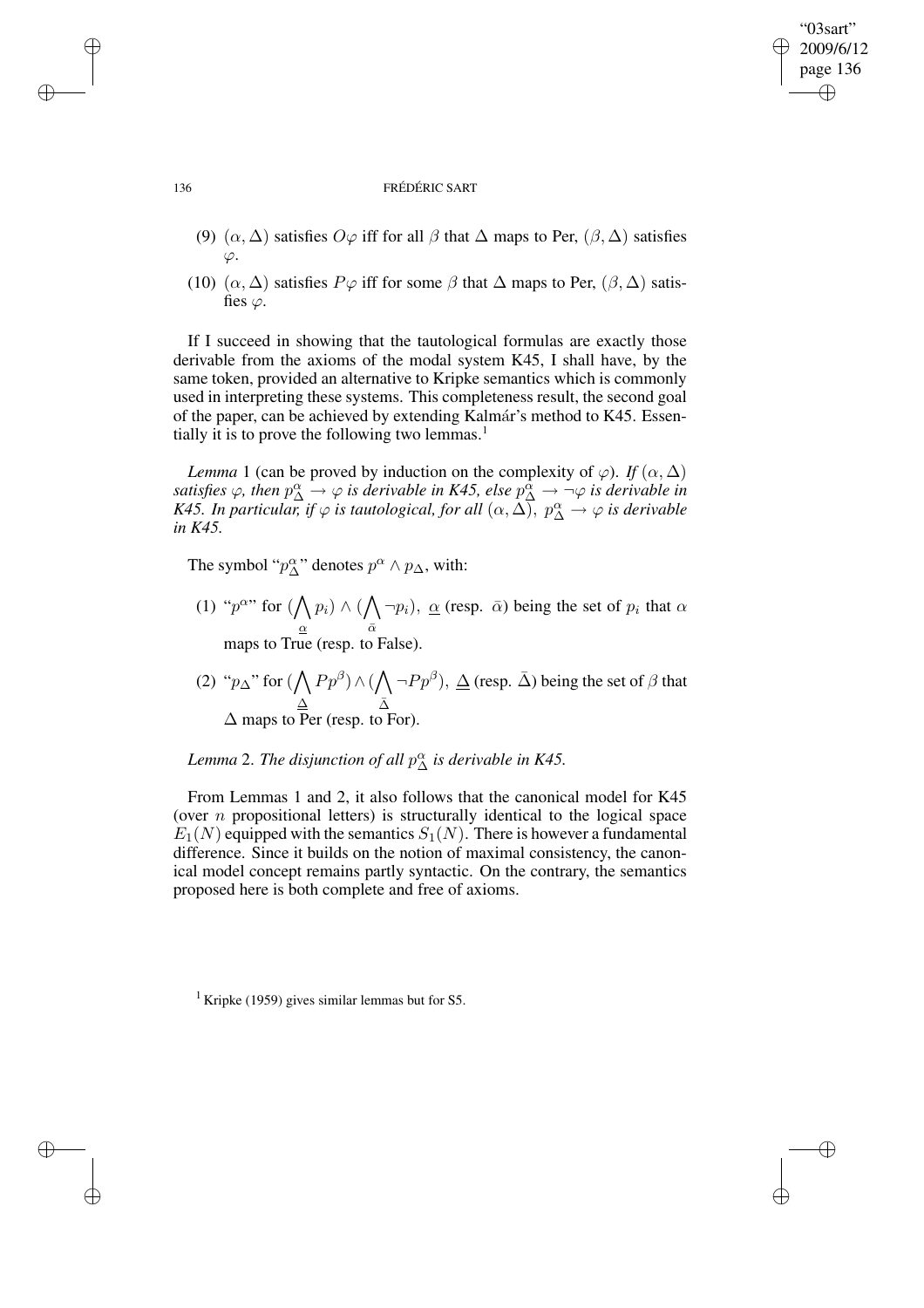# 7. *Obligation does not entail permission*

Whether or not obligation entails permission in the deontic logic presented here can be decided by means of a truth-table. Such tables show everything logically important about a given formula.

| Configurations                                  |  |  |  |
|-------------------------------------------------|--|--|--|
| 1. $(\alpha_1; \alpha_1$ -Per, $\alpha_2$ -Per) |  |  |  |
| 2. $(\alpha_2; \alpha_1$ -Per, $\alpha_2$ -Per) |  |  |  |
| 3. $(\alpha_1; \alpha_1$ -Per, $\alpha_2$ -For) |  |  |  |
| 4. $(\alpha_2; \alpha_1$ -Per, $\alpha_2$ -For) |  |  |  |
| 5. $(\alpha_1; \alpha_1$ -For, $\alpha_2$ -Per) |  |  |  |
| 6. $(\alpha_2; \alpha_1$ -For, $\alpha_2$ -Per) |  |  |  |
| 7. $(\alpha_1; \alpha_1$ -For, $\alpha_2$ -For) |  |  |  |
| 8. $(\alpha_2; \alpha_1$ -For, $\alpha_2$ -For) |  |  |  |

We see that the last two configurations, that in which both  $\alpha_1$  and  $\alpha_2$  are forbidden, satisfy  $Op$  but not  $Pp$ . This suffices to conclude that  $Op$  does not entail Pp.

# 8. *Conclusion*

✐

✐

✐

✐

In this paper the foundations of deontic logic have been revisited. This results in a truth-table way of looking at the deontic modality. The philosophical significance of this fresh approach can be summed up as follows:

- It makes it possible to define a semantics for deontic logic on the basis of four primitive terms — (the) True, (the) False, (the) Permitted, (the) Forbidden — without introducing an accessibility relation.
- It provides an alternative interpretation, truth-table based, of the modal system K45.

## ACKNOWLEDGEMENT

I am grateful to Professor Paul Gochet for his support and continued interest in my work.

> Marvijlestraat, 27 9690 Kluisbergen BELGIUM E-mail: frederic.sart@skynet.be

"03sart" 2009/6/12 page 137

✐

✐

✐